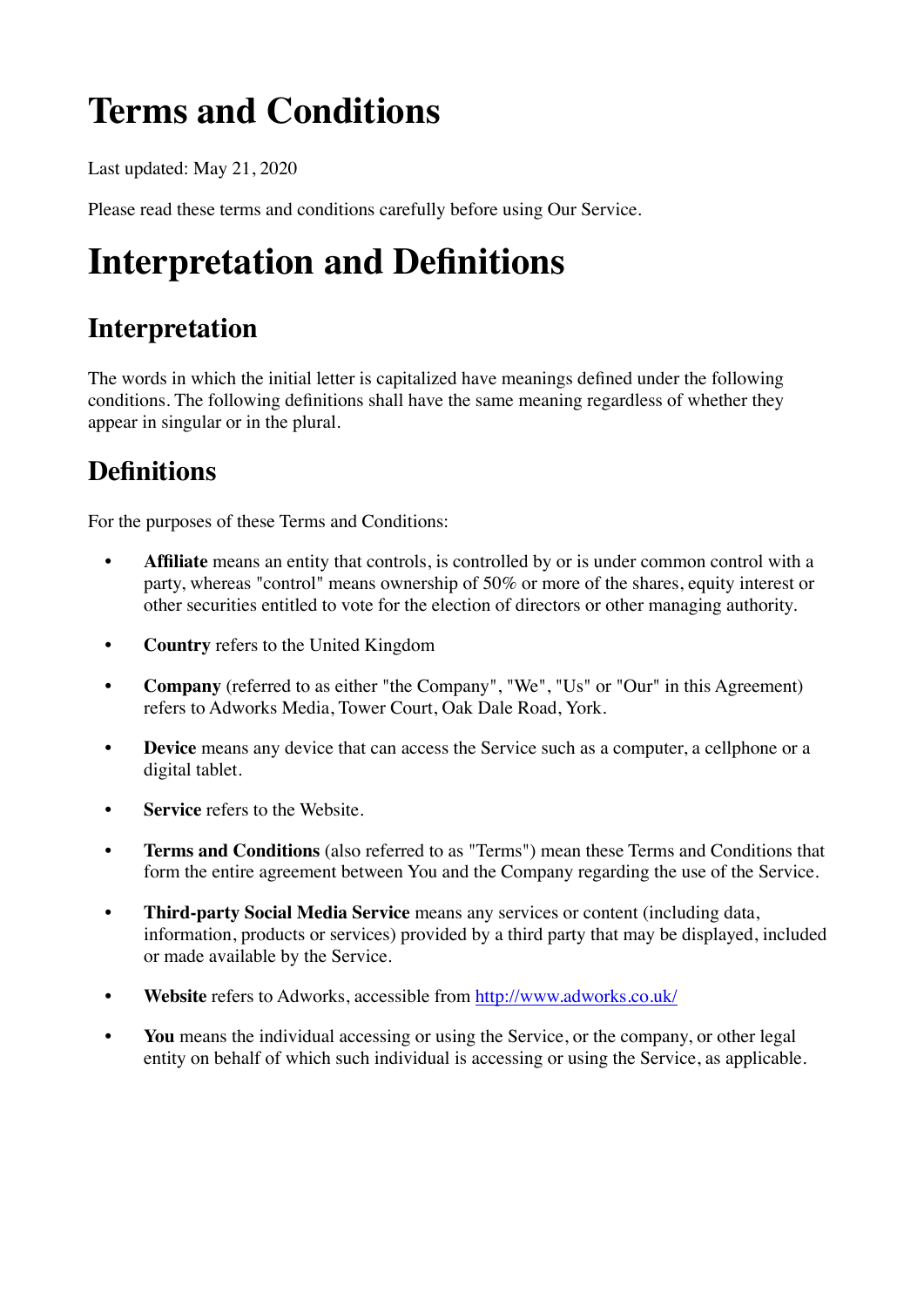## **Acknowledgment**

These are the Terms and Conditions governing the use of this Service and the agreement that operates between You and the Company. These Terms and Conditions set out the rights and obligations of all users regarding the use of the Service.

Your access to and use of the Service is conditioned on Your acceptance of and compliance with these Terms and Conditions. These Terms and Conditions apply to all visitors, users and others who access or use the Service.

By accessing or using the Service You agree to be bound by these Terms and Conditions. If You disagree with any part of these Terms and Conditions then You may not access the Service.

You represent that you are over the age of 18. The Company does not permit those under 18 to use the Service.

Your access to and use of the Service is also conditioned on Your acceptance of and compliance with the Privacy Policy of the Company. Our Privacy Policy describes Our policies and procedures on the collection, use and disclosure of Your personal information when You use the Application or the Website and tells You about Your privacy rights and how the law protects You. Please read Our Privacy Policy carefully before using Our Service.

## **Links to Other Websites**

Our Service may contain links to third-party websites or services that are not owned or controlled by the Company.

The Company has no control over and assumes no responsibility for, the content, privacy policies, or practices of any third-party websites or services. You further acknowledge and agree that the Company shall not be responsible or liable, directly or indirectly, for any damage or loss caused or alleged to be caused by or in connection with the use of or reliance on any such content, goods or services available on or through any such web sites or services.

We strongly advise You to read the terms and conditions and privacy policies of any third-party websites or services that You visit.

## **Termination**

We may terminate or suspend Your access immediately, without prior notice or liability, for any reason whatsoever, including without limitation if You breach these Terms and Conditions.

Upon termination, Your right to use the Service will cease immediately unless instructed otherwise.

All files and access will be presented and passed on upon request and after work compleated is paid for by the service user.

Please note we reserve the right to suspend services without notice if payment is not met and reactivated upon payment.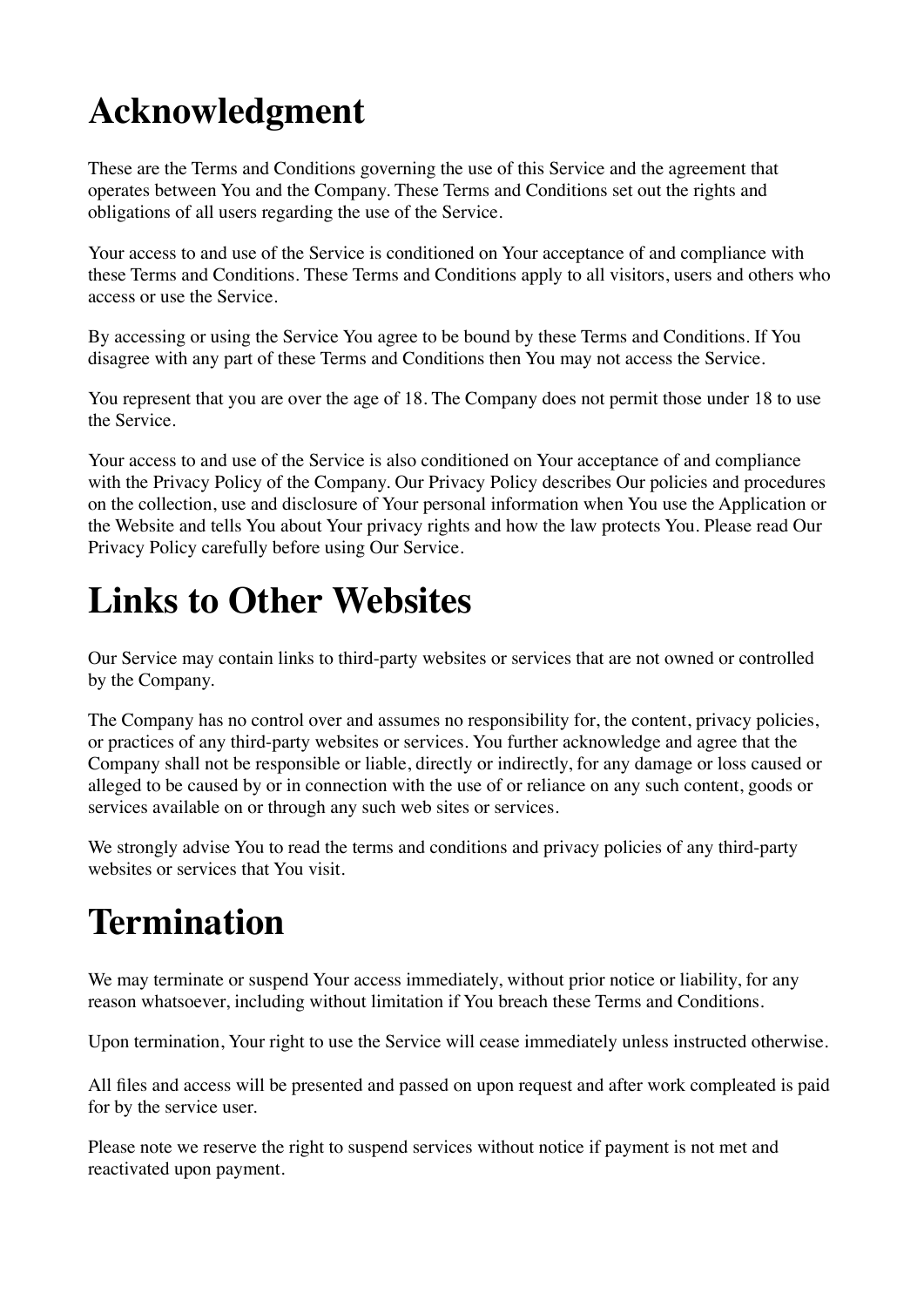# **Limitation of Liability**

Notwithstanding any damages that You might incur, the entire liability of the Company and any of its suppliers under any provision of this Terms and Your exclusive remedy for all of the foregoing shall be limited to the amount actually paid by You through the Service or 100 GBP if You haven't purchased anything through the Service.

To the maximum extent permitted by applicable law, in no event shall the Company or its suppliers be liable for any special, incidental, indirect, or consequential damages whatsoever (including, but not limited to, damages for loss of profits, loss of data or other information, for business interruption, for personal injury, loss of privacy arising out of or in any way related to the use of or inability to use the Service, third-party software and/or third-party hardware used with the Service, or otherwise in connection with any provision of this Terms), even if the Company or any supplier has been advised of the possibility of such damages and even if the remedy fails of its essential purpose.

Some states do not allow the exclusion of implied warranties or limitation of liability for incidental or consequential damages, which means that some of the above limitations may not apply. In these states, each party's liability will be limited to the greatest extent permitted by law.

## **"AS IS" and "AS AVAILABLE" Disclaimer**

The Service is provided to You "AS IS" and "AS AVAILABLE" and with all faults and defects without warranty of any kind. To the maximum extent permitted under applicable law, the Company, on its own behalf and on behalf of its Affiliates and its and their respective licensors and service providers, expressly disclaims all warranties, whether express, implied, statutory or otherwise, with respect to the Service, including all implied warranties of merchantability, fitness for a particular purpose, title and non-infringement, and warranties that may arise out of course of dealing, course of performance, usage or trade practice. Without limitation to the foregoing, the Company provides no warranty or undertaking, and makes no representation of any kind that the Service will meet Your requirements, achieve any intended results, be compatible or work with any other software, applications, systems or services, operate without interruption, meet any performance or reliability standards or be error free or that any errors or defects can or will be corrected.

Without limiting the foregoing, neither the Company nor any of the company's provider makes any representation or warranty of any kind, express or implied: (i) as to the operation or availability of the Service, or the information, content, and materials or products included thereon; (ii) that the Service will be uninterrupted or error-free; (iii) as to the accuracy, reliability, or currency of any information or content provided through the Service; or (iv) that the Service, its servers, the content, or e-mails sent from or on behalf of the Company are free of viruses, scripts, trojan horses, worms, malware, timebombs or other harmful components.

Some jurisdictions do not allow the exclusion of certain types of warranties or limitations on applicable statutory rights of a consumer, so some or all of the above exclusions and limitations may not apply to You. But in such a case the exclusions and limitations set forth in this section shall be applied to the greatest extent enforceable under applicable law.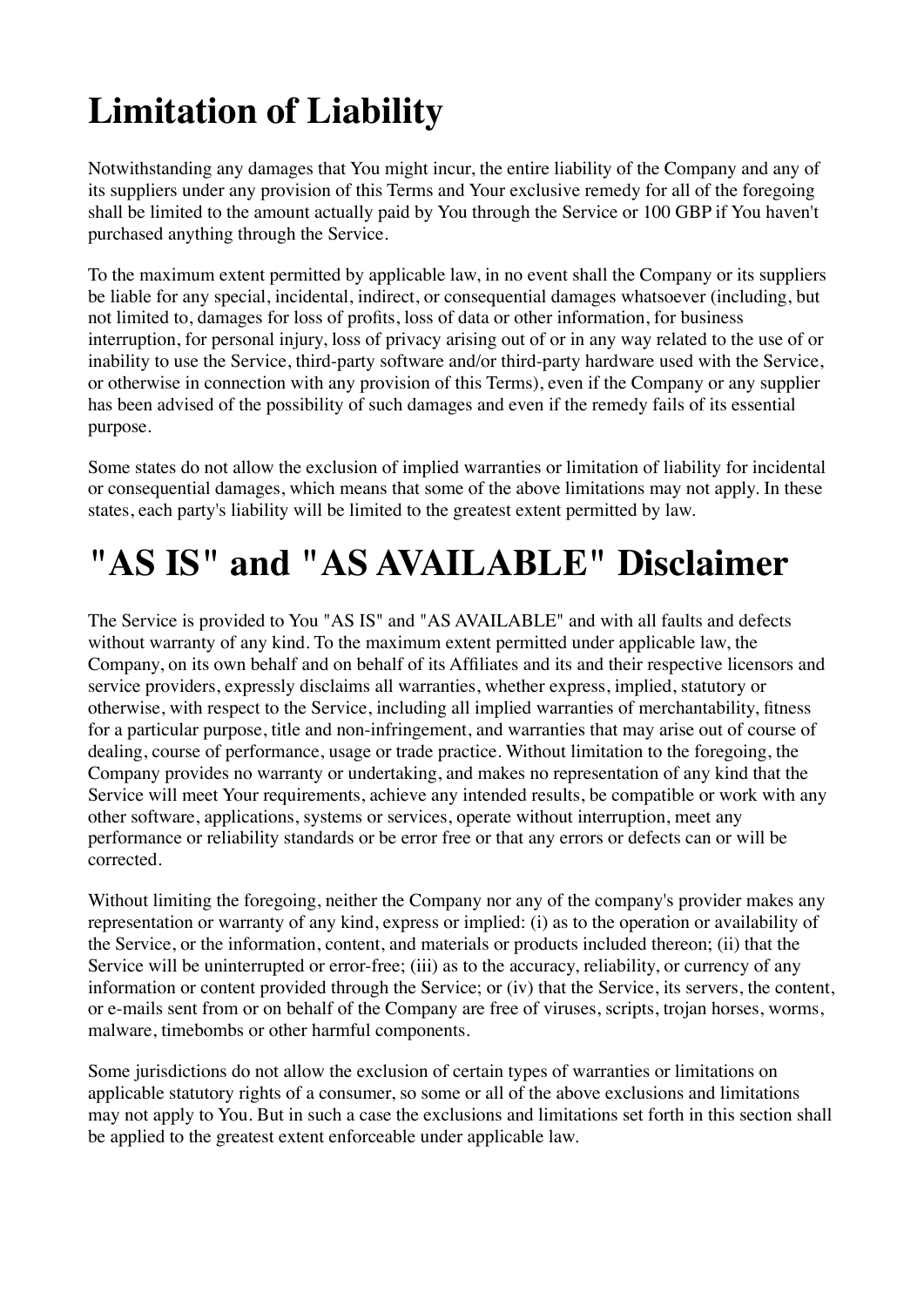## **Governing Law**

The laws of the Country, excluding its conflicts of law rules, shall govern this Terms and Your use of the Service. Your use of the Application may also be subject to other local, state, national, or international laws.

## **Disputes Resolution**

If You have any concerns or disputes about the Service, You agree to first try to resolve the dispute informally by contacting the Company.

## **For European Union (EU) Users**

If You are a European Union consumer, you will benefit from any mandatory provisions of the law of the country in which you are resident in.

## **Severability and Waiver**

### **Severability**

If any provision of these Terms is held to be unenforceable or invalid, such provision will be changed and interpreted to accomplish the objectives of such provision to the greatest extent possible under applicable law and the remaining provisions will continue in full force and effect.

#### **Waiver**

Except as provided herein, the failure to exercise a right or to require performance of an obligation under these Terms shall not effect a party's ability to exercise such right or require such performance at any time thereafter nor shall the waiver of a breach constitute a waiver of any subsequent breach.

## **Translation Interpretation**

These Terms and Conditions may have been translated if We have made them available to You on our Service. You agree that the original English text shall prevail in the case of a dispute.